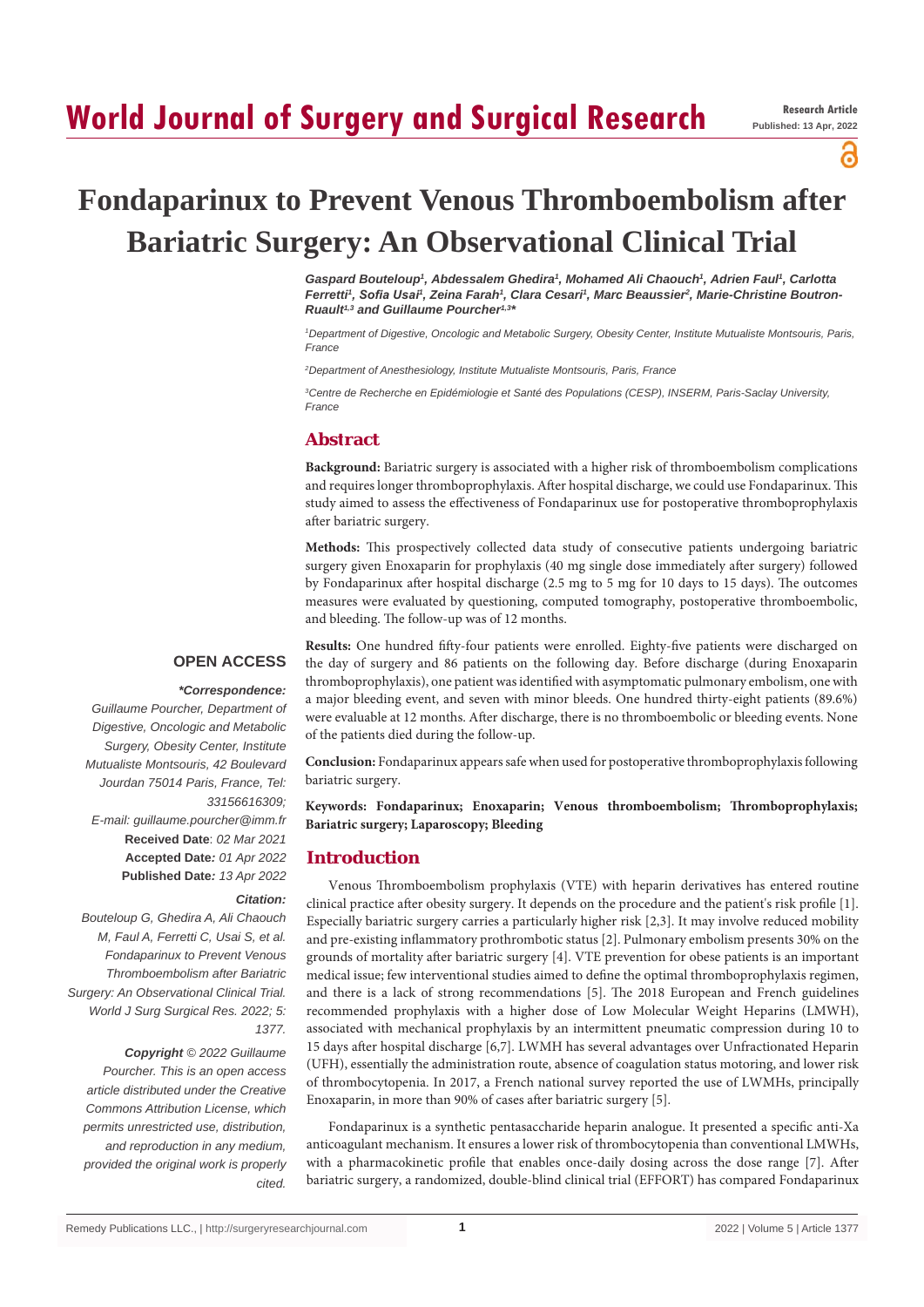5 mg, once daily, to Enoxaparin 40 mg, twice daily, in terms of VTE thromboprophylaxis [8]. In the Fondaparinux group, A higher number of patients achieved target anti-factor Xa activity than the Enoxaparin group, with a similarly low incidence of VTE events (2% - all asymptomatic deep vein thrombosis) and bleeding complications (≤ 5% - all minor). Despite the encouraging findings of the EFFORT trial, currently, limited data are available concerning the effectiveness and safety of Fondaparinux use after bariatric surgery. This observational trial aimed to assess the effectiveness of Fondaparinux after Laparoscopic Sleeve Gastrectomy (LSG) to prevent VTE.

# **Methods**

We conducted a prospectively collected data study, including consecutive obese patients undergoing LSG in France's reference obesity treatment center. The study period was between January 1st, 2018 and December 31<sup>st</sup>, 2018.

#### **Patients**

Obese patients undergoing LSG during the inclusion period were evaluated. The indication for LSG complied with French guidelines [9]. All patients had a body mass index (BMI) >40 kg/m<sup>2</sup> or  $\geq$  35 kg/m² with at least one associated comorbidity. They underwent a comprehensive evaluation before surgery by a multidisciplinary team: nutritionist, gastroenterologist, psychiatrist, dietician, anesthetist and bariatric surgeon.

#### **Surgical procedure**

Sleeve gastrectomy was performed using a single-port device or a multiport and 10-mm flexible tip laparoscope (LTF-VH or EndoEYE LS, Olympus Medical) [10].

#### **Treatments**

Enoxaparin (40 mg) was given 6-hour after surgery. For patients remaining in hospital overnight, the second dose of Enoxaparin 40 mg was given the next morning, before discharge. In all cases, the patient started the Fondaparinux treatment at home, the first injection at 6 h to 12 h after Enoxaparin. The Fondaparinux treatment regime was 2.5 mg/day (in patients with a BMI<50 kg/m² and weighing <150 kg) or 5 mg/day (in patients with a BMI  $\geq$  50 kg/m<sup>2</sup>, weighing  $\geq$  150 kg or with a history of VTE) for ten days. Fondaparinux was administered at home by a nurse. Regarding the short duration and the early patient's mobilization, mechanical compression was not considered.

#### **Evaluations**

Computed Tomography (CT) with intravenous and oral contrast agents was performed systematically on the first 48 h after surgery to identify postoperative complications. After hospital discharge, patients were followed daily by a qualified nurse throughout the Fondaparinux treatment. We monitored vital signs and any adverse effects at the injection site; symptoms of VTE or bleeding events were documented. Standard laboratory tests (full blood count and serum biochemistry) were performed routinely on days two and eight. After one month of follow-up, patients returned for the out-point clinic, and the surgeon checked any symptoms of side effects like VTE or bleeding.

Patients were examined at three, six, and twelve months after surgery. They were asked about any VTE or bleeding events symptoms. In addition, we performed a comprehensive evaluation and a CT scan with an oral opacification to identify any late complications at 12 months after surgery.

#### **Data collection**

Data were prospectively collected and analyzed. Demographic information included age, gender, height, and weight. Comorbidities of interest (hypertension, diabetes, dyslipidemia and sleep apnea) were identified. Any medical history of VTE was documented, together with any relevant morbidity.

# **Outcomes**

We evaluated the symptomatic VTE events reported by the patients during the 12-month of follow-up, VTE events identified in the CT-scan, and bleeding episodes objectified by the patients or in the CT-scan.

#### **Statistical analysis**

Data presentation is purely qualitative. Missing data were not replaced.

### **Ethics**

The study was conducted according to relevant international and French legislation and followed Good Clinical Practice. This study was approved by the French Society of Obesity Surgery and Metabolic Diseases (SOFFCO.MM) and by the Institutional Independent Ethics Committee of the Institute Mutualiste Montsouris (Authorization No. CEPAR: 2020-04, cepar@imm.fr). Before surgery, each eligible patient was provided with a study information leaflet and provided written consent.

# **Results**

#### **Participants**

We included 154 patients. The demographic characteristics are presented in Table 1. The majority of patients were women (59.7%), the mean age was 40 years, and the median BMI was 43.6 kg/m². The most frequent comorbidity was sleep apnea (61%). We noted a past medical history of venous thromboembolism in four patients (2.6%), and there was no past surgical history in 66 patients (42.9%). One patient was lost of follow-up.

#### **Surgery**

Laparoscopic surgery was performed using a single-port in 80 patients; two patients with a history of gastric surgery required an additional trocar, and 74 patients operated using multiple trocars. The median operative time was 46 min [IQR 29 min to 160 min]. There was no conversion to laparotomy with a median hospital of one day [IQR: 0 to 8 days]. Fifty-eight patients were discharged on the first day after surgery. Six to eight hours after surgical procedure, 77 patients were discharged on the day following surgery, and the remaining nine patients were between the fifth and eighth days (Table 2).

#### **Thromboprophylaxis**

Fondaparinux thromboprophylaxis was at the dose of 2.5 mg in 119 patients and 5 mg in 34 patients. An asymptomatic pulmonary embolism was identified before discharge in one patient. Then he received Fondaparinux at the dose of 7.5 mg for six months (Table 2).

#### **VTE events**

We did not identify any symptomatic VTE during the 12-month follow-up. An asymptomatic pulmonary embolism was diagnosed before patient discharge during thromboprophylaxis with Enoxaparin in a single patient with no previous history of VTE. The diagnosis was made using a CT scan behind patient complaints of chest pain on the first day of hospitalization. Vital signs were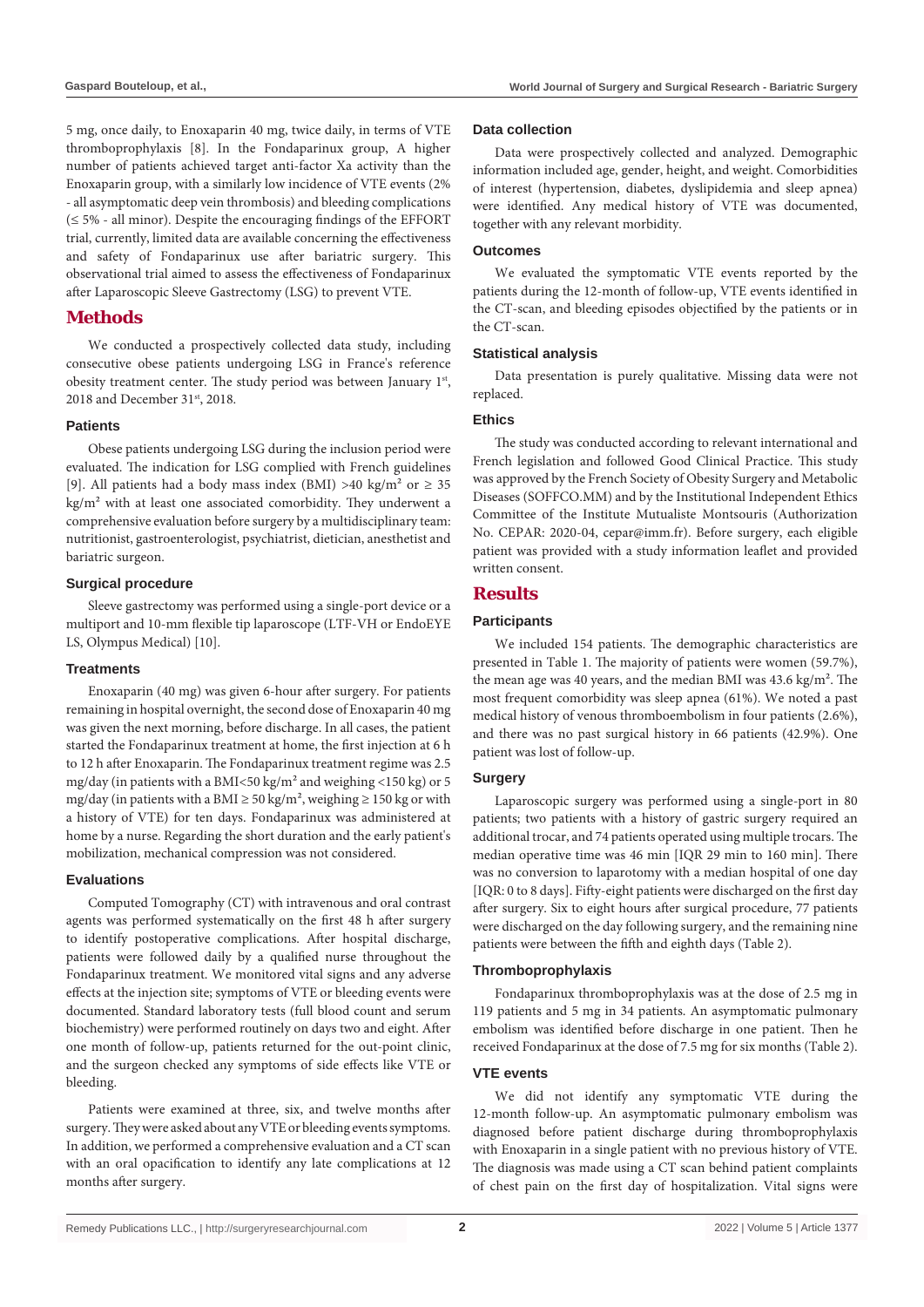|  |  | Table 1: Demographic data of included patients. |  |  |  |
|--|--|-------------------------------------------------|--|--|--|
|--|--|-------------------------------------------------|--|--|--|

| Demographic data                                   | $N = 154$        |
|----------------------------------------------------|------------------|
| Age (years; mean $\pm$ SD)                         | $40.1 \pm 12.3$  |
| Gender                                             |                  |
| Men (n %)                                          | 62 (40.3%)       |
| Women (n %)                                        | 92 (59.7%)       |
| Weight (kg; median [IQR])                          | 118 [84-222]     |
| Body mass index (kg/m <sup>2</sup> ; median [IQR]) | 43.6 [33.8-74.4] |
| <40 kg/m <sup>2</sup>                              | 39 (25.3%)       |
| 40-50 kg/m <sup>2</sup>                            | 87 (56.5%        |
| $>50$ kg/m <sup>2</sup>                            | 28 (18.1%)       |
| Comorbidities (n, %)                               |                  |
| <b>Diabetes</b>                                    | 25 (16.2%)       |
| Hypertension                                       | 61 (39.6%)       |
| Dyslipidemia                                       | 42 (27.2%)       |
| Sleep apnea                                        | 94 (61.0%)       |
| <b>Treated</b>                                     | $33(21.4\%)$     |
| History of venous thromboembolism                  | 4(2.6%)          |
| Past surgical history (n, %)                       |                  |
| Any surgery                                        | 66 (42.9%)       |
| Upper gastrointestinal surgery                     | 30 (19.5%)       |
| IQR: Interquartile Range; SD: Standard Deviation   |                  |

**Table 2:** Postoperative outcomes.

| Outcome                   | <b>Results</b>    |  |
|---------------------------|-------------------|--|
| Surgical approach         |                   |  |
| Single-port               | 80                |  |
| Multy-port                | 74                |  |
| Operative time: min [IQR] | 46 [29-160]       |  |
| Hospital stay: day [IQR]  | $1$ [0-8]         |  |
| Morbidity                 |                   |  |
| Fistula                   | 1                 |  |
| Pulmonary embolism        | 1                 |  |
| Symptomatic VTE           | $\Omega$          |  |
| Asymptomatic VTE          | 1                 |  |
| Hematoma                  | $\overline{7}$    |  |
| Bleeding                  | 1                 |  |
| % EWL at 12-month         | $69.6 \pm 24.5\%$ |  |
| Mortality                 | $\Omega$          |  |

unchanged, and symptoms disappeared on the same day. The patient continued treatment with Enoxaparin in hospital until day 5 to achieve adequate factor Xa activity. The patient was discharged home, and Fondaparinux switched the treatment on the same day. No further factor Xa activity monitoring was performed. The patient has been treated with Fondaparinux 7.5 mg for six months, and the event resolved without clinical manifestations. A CT pulmonary angiogram performed at three months and a second at twelve months were normal. No cases of Deep Vein Thrombosis (DVT) or portal thrombosis were detected. No other VTE events were reported over the follow-up period. There was no indication of VTE on the CT scans performed at twelve months (Table 2).

#### **Bleeding events**

Bleeding episodes or hematomas were reported in eight patients. All events were reported during the hospital stay when patients were still receiving Enoxaparin. These were considered acute complications of surgery. Minor bleeds or hematomas on the gastric staple line without clinical manifestations were reported in seven patients treated conservatively. Enoxaparin was stopped after three days, and treatment by Fondaparinux started at home at the standard dose on Day 4 after surgery. An additional patient required a blood transfusion (two packed red blood cells) that failed to control the bleeding. A second laparoscopy was thus needed (gastric staple line) on Day 2 after surgery, which resolved the bleeding. The patient was discharged on day 8. We did not identify further bleeding episodes during the follow-up period (Table 2).

#### **Surgical outcome**

There was no mortality. As a concern the morbidity, one patient presented fistula. It was identified on a postoperative CT scan performed on the first day after surgery. An endoscopic stent was adopted. Four patients presented an incisional hernia. Three out of these four patients were operated on using multiple ports. Other benign abdominal wall complications, such as delayed scar formation or keloids, were observed in a further ten patients.

After12 months of follow-up, the mean excess weight loss was 69.6%  $\pm$  24.5%. The median weight decreased from 121 [IQR: 84– 222] kg to 86 [46–182] kg, and median BMI decreased from 42.8 [34.9–84.6] kg/m² to 31.2 [20.7–91.8] kg/m². Significant reductions of associated comorbidities were observed (Figure 1).

# **Discussion**

This prospective observational cohort study, in a naturalistic treatment setting, evaluated patients undergoing LSG receiving postoperative thromboprophylaxis with Fondaparinux. It demonstrated a low rate of VTE outcome (<1%), with a single case of asymptomatic perioperative PE during thromboprophylaxis with Enoxaparin.

Bariatric surgery is considered at high risk for VTE due to the nature of the procedure itself and patient-related comorbidities [3,5]. In an American hospital discharge database, the prevalence of postoperative VTE in a population of more than 500,000 patients undergoing bariatric surgery between 2007 and 2009 was 0.9% for PE, 1.3% for DVT and 2.2% for all VTE events [11]. In addition, a metaanalysis of VTE-related outcomes following laparoscopic bariatric surgery and thromboprophylaxis with UFH or LMWH reported an incidence rate of 0.6% for symptomatic DVT and 0.5% for PE [12]. In another meta-analysis of 25 randomized clinical trials comparing Fondaparinux to placebo or LMWH, the Incidence of total VTE was 2.2% in studies *vs.* placebo and 6.0% in studies versus LMWH [13]. The present findings can also be compared to those of studies of UFH or LMWH in bariatric surgery. An earlier meta-analysis reported an odds ratio for all VTE of 0.24 for Fondaparinux compared to placebo and 0.55 for Fondaparinux compared to LMWH [14]. A meta-analysis involving twelve studies that compared the efficacy and safety of Fondaparinux and LMWH for perioperative surgical thromboprophylaxis determined an odds ratio of all DVT events of 0.49 for patients treated with Fondaparinux compared to those receiving LMWH and an odds ratio for major bleeding of 1.48 [12]. They concluded that Fondaparinux presented a higher net clinical benefit than LMWH when both VTE and bleeding events were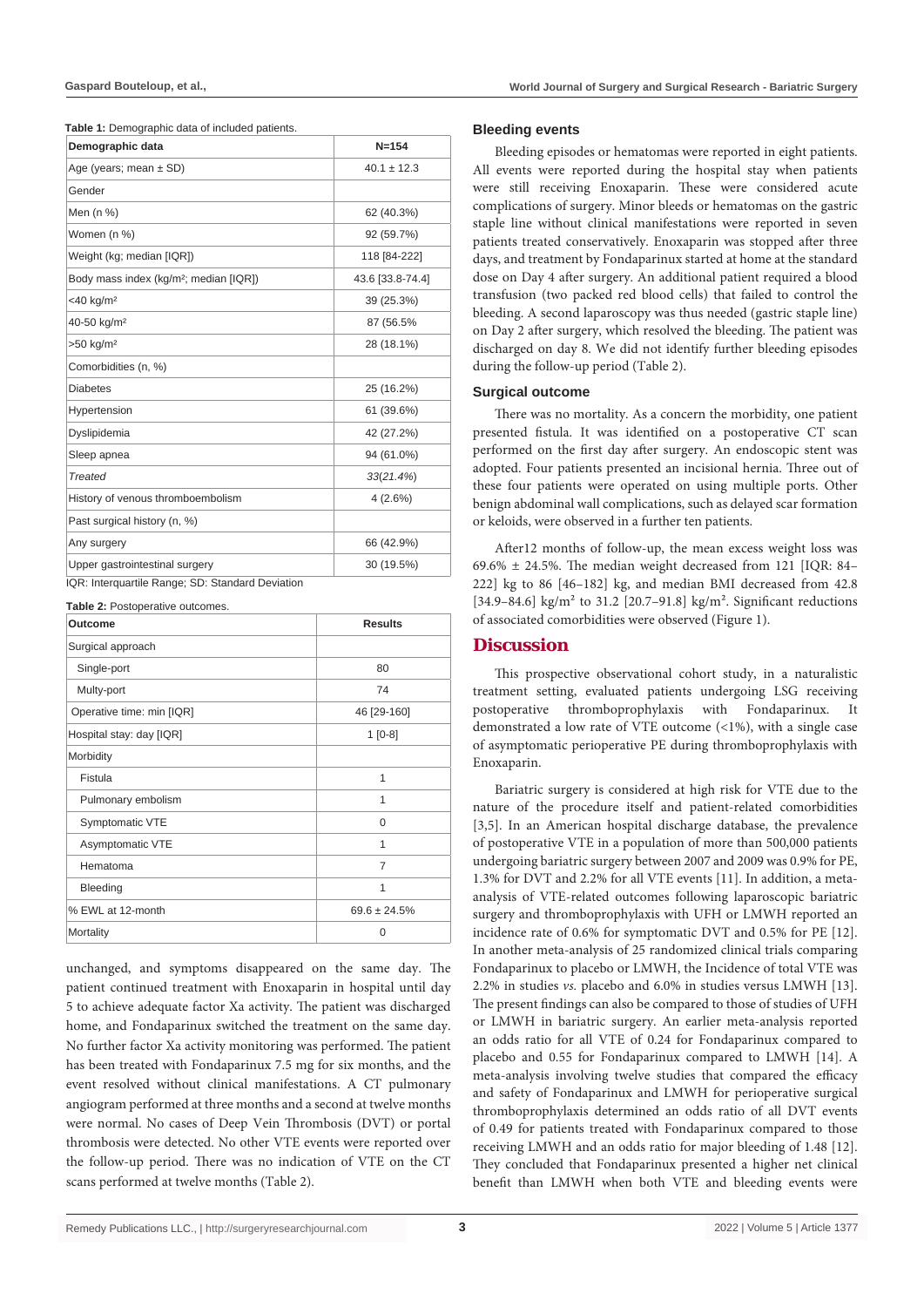

Pale grey columns: Patients with comorbidity at baseline; Dark grey columns: Patients with comorbidity at twelve months are following bariatric surgery. Data are presented as the absolute number of patients with the percentage indicated above each column.

#### considered.

In particular, the EFFORT study compared Fondaparinux to Enoxaparin after laparoscopic bariatric surgery [8]. To our knowledge, this is the only randomized interventional trial that has evaluated Fondaparinux in the area of bariatric surgery. The primary outcome was factor Xa activity and the Incidence of DVT, including asymptomatic DVT, assessed by systematic magnetic resonance venography. The Incidence of DVT was similar in Fondaparinux and Enoxaparin groups (2%). The present study has several differences with the EFFORT trial, notably using a low-risk surgical procedure, LSG, in all patients and day-hospitalization ensuring rapid mobilization, which would be expected to be associated with a lower rate of VTE. On the other hand, this study enrolled patients operated in the reference center, including severely obese patients and patients with chronic obstructive respiratory disease and smokers, who had a higher VTE risk and were not retained in the EFFORT trial.

In this study, a single dose of Fondaparinux 2.5 mg per day was administered in 77% of patients; the remainder received the double dose of 5 mg qd. The standard dose appeared effective, although Factor Xa activity was not determined. This would be useful to assess in a dedicated study. The possibility of using the standard dose of 2.5 mg of Fondaparinux was reassuring from a safety perspective. In particular, this may limit the bleeding risk, which in other perioperative settings is higher for Fondaparinux than for Enoxaparin [12].

Fondaparinux may present specific advantages compared to LMWH in patients after bariatric surgery. A single daily dose, fewer injections were needed than LWMH, with better patient convenience during the postoperative period. Secondly, as demonstrated in the EFFORT study, factor Xa rate activity was greater in the Fondaparinux 5 mg qd group than Enoxaparin 40 mg bid group [8]. This finding is relevant because it has known that the optimal thromboprophylaxis dose of Enoxaparin after bariatric surgery based on BMI is difficult to achieve [15,16]. In addition, Fondaparinux carries a low risk of thrombocytopenia, obviating the need for platelet monitoring for patients with difficult venous access and reducing healthcare costs.

The increased risk of VTE after bariatric surgery persisted for several months [17]. In the present study, the duration of Fondaparinux administration was suggested arbitrarily at ten to fifteen days. However, this duration may not be optimal, and further studies would be required to determine the most appropriate treatment duration.

This study's advantages include the relatively large sample size, the wide-ranging eligibility criteria (all patients undergoing bariatric surgery), the low proportion of patients lost to followup at twelve months (1%), and the naturalistic treatment setting. These aspects should permit broad generalization of the findings. Limitations include the absence of a comparator group and the absence of systematic detection of VTE by Doppler ultrasonography or pulmonary angiography at each follow-up consultation. However, these limitations were intrinsic to the naturalistic treatment setting.

In conclusion, this study contributed to the very sparse literature on Fondaparinux in bariatric surgery. It confirmed the available data in the literature. In particular, combining a minimally invasive surgical technique with postoperative thromboprophylaxis with Fondaparinux ensured a low VTE rate without bleeding risk.

### **References**

- 1. [Guyatt GH, Akl EA, Crowther M, Gutterman DD, Schuünemann](https://pubmed.ncbi.nlm.nih.gov/22315257/)  [HJ. Executive summary: Antithrombotic therapy and prevention of](https://pubmed.ncbi.nlm.nih.gov/22315257/)  [thrombosis: American College of Chest Physicians evidence-based clinical](https://pubmed.ncbi.nlm.nih.gov/22315257/)  [practice guidelines. Chest. 2012;141\(2 Suppl\):7S.](https://pubmed.ncbi.nlm.nih.gov/22315257/)
- 2. [Streiff MB. Predicting the risk of recurrent Venous Thromboembolism](https://pubmed.ncbi.nlm.nih.gov/32456008/)  [\(VTE\). J Thromb Thrombolysis. 2015;39\(3\):353-66.](https://pubmed.ncbi.nlm.nih.gov/32456008/)
- 3. [Chaouch MA, Kellil T, Taieb SK, Zouari K. Barbed versus conventional](https://link.springer.com/article/10.1007/s00423-020-01979-9)  [thread used in laparoscopic gastric bypass: A systematic review and meta](https://link.springer.com/article/10.1007/s00423-020-01979-9)[analysis. Langenbecks Arch Surg. 2020;1-8.](https://link.springer.com/article/10.1007/s00423-020-01979-9)
- 4. [Drife J. Deep venous thrombosis and pulmonary embolism in obese](https://pubmed.ncbi.nlm.nih.gov/25457857/)  [women. Best Pract Res Clin Obstet Gynaecol. 2015;29\(3\):365-76.](https://pubmed.ncbi.nlm.nih.gov/25457857/)
- 5. [Thereaux J, Lesuffleur T, Czernichow S, Basdevant A, Msika S, Nocca D, et](https://www.thelancet.com/journals/landia/article/PIIS2213-8587(19)30191-3/fulltext)  [al. Long-term adverse events after sleeve gastrectomy or gastric bypass: A](https://www.thelancet.com/journals/landia/article/PIIS2213-8587(19)30191-3/fulltext)  [7-year nationwide, observational, population-based, cohort study. Lancet](https://www.thelancet.com/journals/landia/article/PIIS2213-8587(19)30191-3/fulltext)  [Diabetes Endocrinol. 2019;7\(10\):786-95.](https://www.thelancet.com/journals/landia/article/PIIS2213-8587(19)30191-3/fulltext)
- 6. [Samama C-M, Gafsou B, Jeandel T, Laporte S, Steib A, Marret E, et](https://pubmed.ncbi.nlm.nih.gov/22104443/)  [al. French Society of Anaesthesia and Intensive Care. Guidelines on](https://pubmed.ncbi.nlm.nih.gov/22104443/)  [perioperative venous thromboembolism prophylaxis. Update 2011. Short](https://pubmed.ncbi.nlm.nih.gov/22104443/)  [text. Sang Thromb Vaiss. Ann Fr Anesth Reanim. 2012;24\(10\):465-70.](https://pubmed.ncbi.nlm.nih.gov/22104443/)
- 7. [Venclauskas L, Maleckas A, Arcelus JI. European guidelines on](https://www.ingentaconnect.com/content/wk/eja/2018/00000035/00000002/art00014?crawler=true&mimetype=application/pdf)  [perioperative venous thromboembolism prophylaxis: Surgery in the obese](https://www.ingentaconnect.com/content/wk/eja/2018/00000035/00000002/art00014?crawler=true&mimetype=application/pdf)  [patient. Eur J Anaesthesiol EJA. 2018;35\(2\):147-53.](https://www.ingentaconnect.com/content/wk/eja/2018/00000035/00000002/art00014?crawler=true&mimetype=application/pdf)
- 8. [Steele KE, Canner J, Prokopowicz G, Verde F, Beselman A, Wyse R, et](https://www.semanticscholar.org/paper/The-EFFORT-trial%3A-Preoperative-enoxaparin-versus-in-Steele-Canner/728b54cc2b9af5d4ae83ba32da4b16a9e5350fb1)  [al. The EFFORT trial: Preoperative enoxaparin versus postoperative](https://www.semanticscholar.org/paper/The-EFFORT-trial%3A-Preoperative-enoxaparin-versus-in-Steele-Canner/728b54cc2b9af5d4ae83ba32da4b16a9e5350fb1)  [fondaparinux for thromboprophylaxis in bariatric surgical patients: A](https://www.semanticscholar.org/paper/The-EFFORT-trial%3A-Preoperative-enoxaparin-versus-in-Steele-Canner/728b54cc2b9af5d4ae83ba32da4b16a9e5350fb1)  [randomized double-blind pilot trial. Surg Obes Relat Dis. 2015;11\(3\):672-](https://www.semanticscholar.org/paper/The-EFFORT-trial%3A-Preoperative-enoxaparin-versus-in-Steele-Canner/728b54cc2b9af5d4ae83ba32da4b16a9e5350fb1) [83.](https://www.semanticscholar.org/paper/The-EFFORT-trial%3A-Preoperative-enoxaparin-versus-in-Steele-Canner/728b54cc2b9af5d4ae83ba32da4b16a9e5350fb1)
- 9. de Santé HA. Recommendation de bonne pratique. Obésité: prise en charge chirurgicale chez l'adulte. St-Denis Plaine HAS. 2009.
- 10. [Pourcher G, Di Giuro G, Lafosse T, Lainas P, Naveau S, Dagher I. Routine](https://pubmed.ncbi.nlm.nih.gov/22498358/)  [single-port sleeve gastrectomy: A study of 60 consecutive patients. Surg](https://pubmed.ncbi.nlm.nih.gov/22498358/)  [Obes Relat Dis. 2013;9\(3\):385-9.](https://pubmed.ncbi.nlm.nih.gov/22498358/)
- 11. [Gould MK, Garcia DA, Wren SM, Karanicolas PJ, Arcelus JI, Heit](https://pubmed.ncbi.nlm.nih.gov/22315263/)  [JA, et al. Prevention of VTE in nonorthopedic surgical patients:](https://pubmed.ncbi.nlm.nih.gov/22315263/)  [Antithrombotic therapy and prevention of thrombosis: American College](https://pubmed.ncbi.nlm.nih.gov/22315263/)  [of Chest Physicians Evidence-Based Clinical Practice Guidelines. Chest.](https://pubmed.ncbi.nlm.nih.gov/22315263/)  [2012;141\(2\):e227S-e277S.](https://pubmed.ncbi.nlm.nih.gov/22315263/)
- 12. [Kumar A, Talwar A, Farley JF, Muzumdar J, Schommer JC, Balkrishnan](https://pubmed.ncbi.nlm.nih.gov/31070069/)